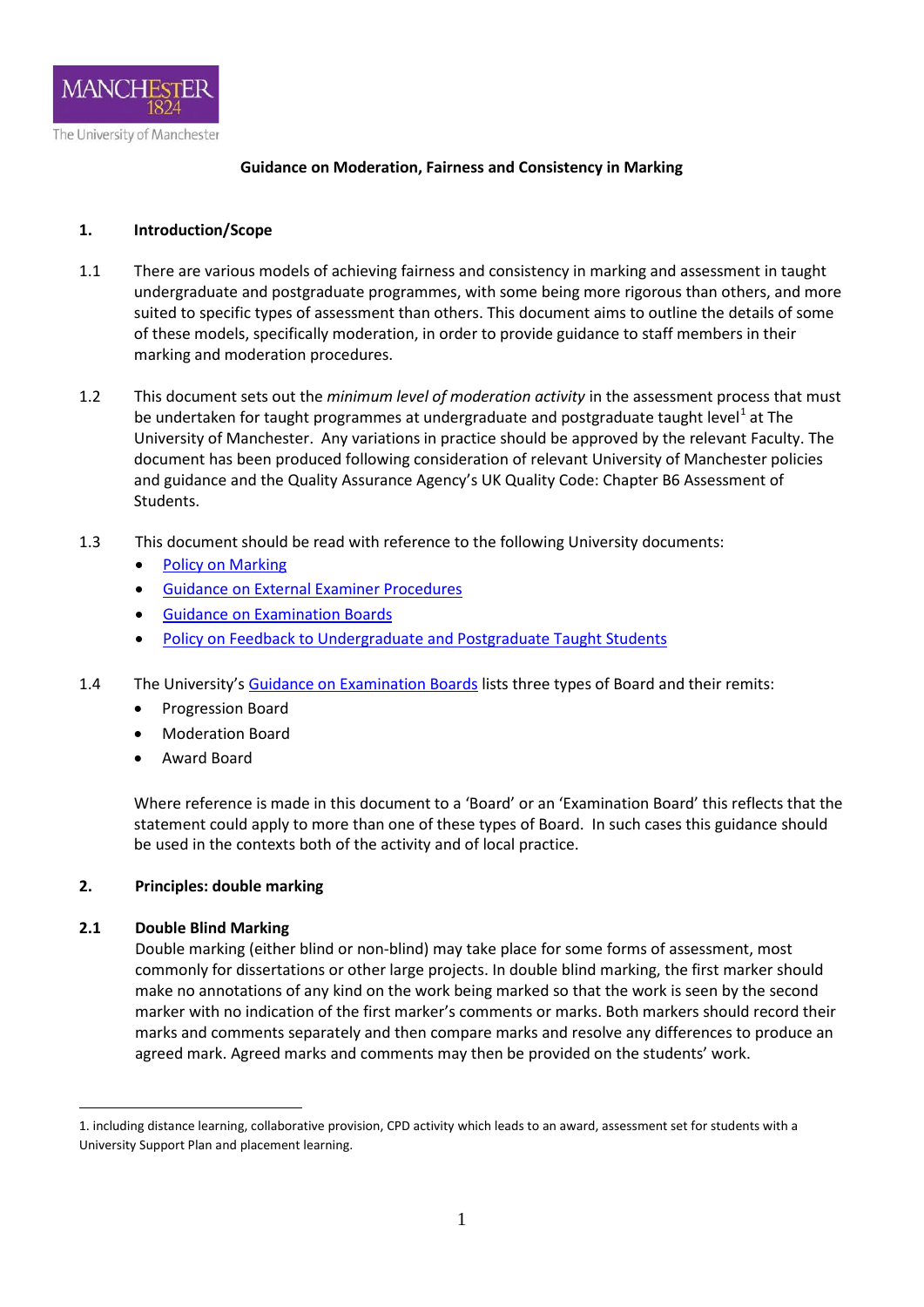## **2.2 Non-Blind Double Marking**

In non-blind double marking, the first marker would normally make some annotations on the work, with the second marker receiving the work with this information known. This may involve varying degrees of information being made available to the second marker (e.g. annotations to draw attention to noteworthy points in the text, or calculations but with no actual marks disclosed; or marks written on answers or in agreed places on the work). Second markers may be required or advised not to take into account the first marks in determining their own marks or may be required to resolve difference in marks for all cases or within ranges as part of their second marking responsibilities. Where non-mark annotations are allowed or required, their purpose may be to make second marking easier by guiding the second marker or to indicate where a first mark has come from to allow the second marker to evaluate its suitability.

## **3. Principles: Moderation**

Moderation is a quality assurance process required by the University that ensures consistent and appropriate standards of assessment design and informs the marks that are then confirmed by the Examination Board. It assures that the standard of, and therefore student attainment on, units within a programme, and programmes within a School, are consistent.

The University's [Policy on Marking](http://www.staffnet.manchester.ac.uk/tlso/policy-guidance/assessment/practice-of-assessment/policy-marking/) states that marking should be carried out in accordance with the model/expected answers, the marking scheme and expected School outcomes.

- 3.1 Moderation is an integral part of the marking process that takes place after initial marks have been awarded to individual assessment. It is additional to the checking of the marks recorded, and should be based upon School 'norms' in terms of the expected 'average performance' for students' attainment.
- 3.2 Moderation refers to a range of processes conducted by an academic member of staff to ensure that assessment tasks and marking are accurate, consistent and appropriate to the level of the assessment and comparable with equivalent assessments. The formal process of assessment is not complete until the relevant Board or Boards have discharged their responsibilities in relation to the relevant assessment tasks.
- 3.3 Moderation applies to all summative first sit assessment at all levels (i.e. 4, 5, 6 and 7), and to CPD activity that leads to an award, distance and blended learning, collaborative provision, and assessment set for students with a University Support Plan and placement learning.
- 3.4 The proposed model of internal moderation is the minimum standard expected. However, Schools or programmes may employ additional marking standards over and above the minimum where they consider this to be appropriate. Faculties must approve any instances where the model is not used or is deviated from.
- 3.5 All outcomes from the moderation process must be documented.

#### **3.6 The Process of Moderation Phase 1: Design**

3.6 i. Lecturer(s) design and set assessment task(s) on the course unit to assess student learning against Learning Outcomes.

2 [Assessment Framework:](http://documents.manchester.ac.uk/DocuInfo.aspx?DocID=7333) *Principles of Assessment 4:* The assessment scheme should allow students to demonstrate their achievement of all the learning outcomes by the end of the programme.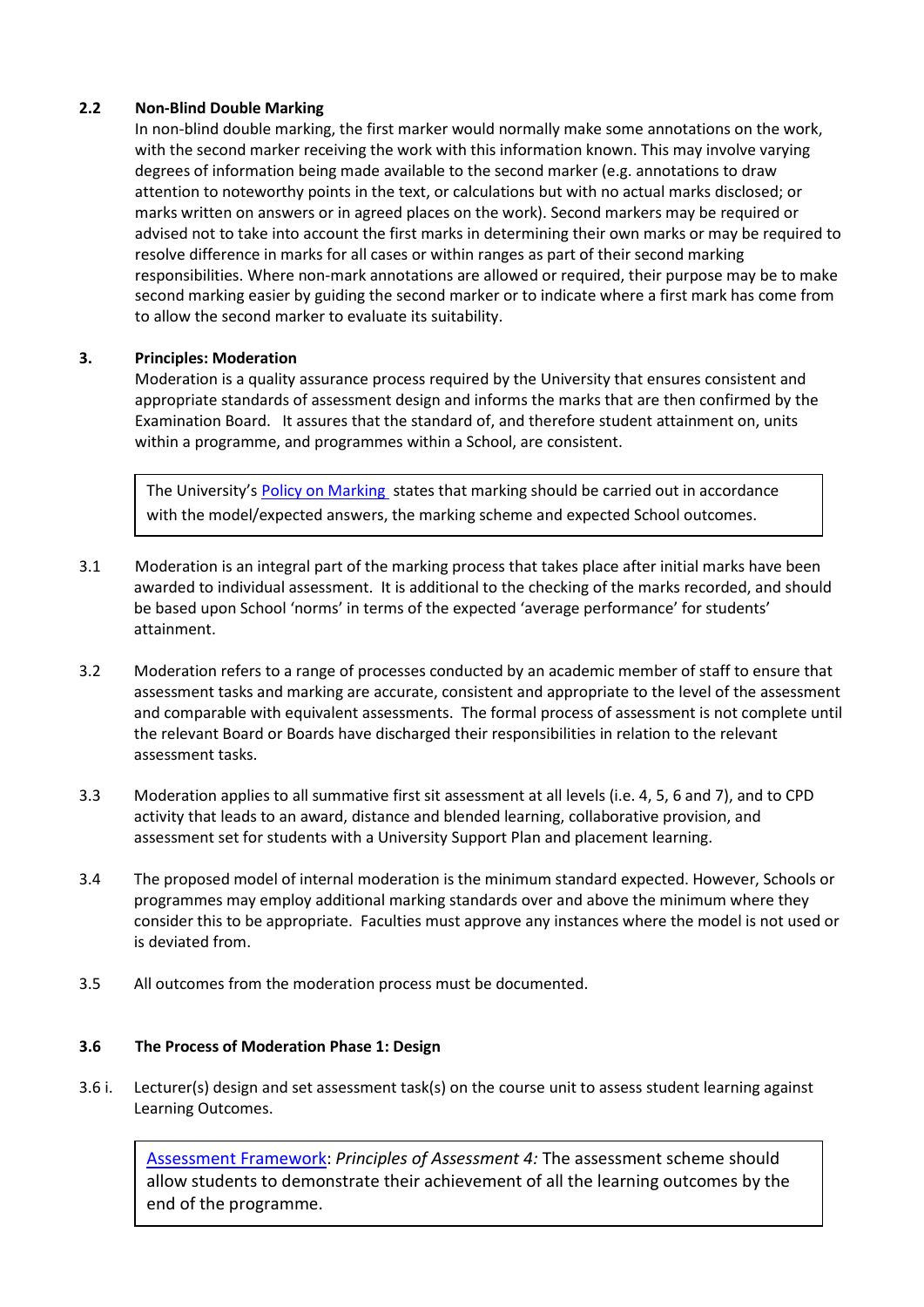- 3.6 ii The Policy on Marking defines the following roles:
	- The *Academic Unit Lead* is appointed by the School to oversee the assessment for a unit and ensure that model/expected answers are produced where appropriate.
	- The *Internal Examiner* is the first marker and is appointed by the Academic Lead or nominee. Their role is to mark in accordance with the model/expected answers, the marking scheme and expected School outcomes.
	- The *Internal Moderator* is appointed by the School to moderate the marking in accordance with the model answers and the marking scheme. The Internal Moderator is overseen by the Academic Lead.
	- The *External Examiner* moderates a sample of assessed work in accordance with University regulations, model/expected answers and the marking scheme (see the University's Guidance on External Examiner Procedures).

The Academic Unit Lead and Internal Examiner can be the same person.

3.6 iii Internal Moderators should be identified early in the academic year to ensure that the moderation process begins with a review of the assessment tasks prior to the External Examiner's review and suggested changes made in consultation with the Academic Unit Lead. The Internal Moderator should be considering:

## *For examinations:*

- Individual questions to ensure that they are clear, unambiguous, grammatically correct and sufficiently challenging.
- Papers as a whole, to ensure that relevant learning outcomes are assessed and that the correct format has been used (number and choice of questions and length of examination).

#### *For other assessments such as coursework:*

- Assessment tasks, to ensure that they are clear and sufficiently challenging and that relevant learning outcomes are assessed.
- 3.6 iv As stated in Paragraph 52 of the [Guidance on External Examiner Procedures](http://www.staffnet.manchester.ac.uk/tlso/external-examiners/external-examiner-information-for-staff-/) , all assessment tasks that lead to the degree class are then reviewed by the Subject External Examiner. This can normally be done by correspondence.

## **3.7. The Process of Moderation Phase 2: Assessment completed by Students and Internal and External Moderation**

- 3.7 i Students complete the assessment tasks.
- 3.7 ii Once internal examining/first marking has taken place, the Internal Moderator will normally consider a sample of 20% of the work, through the full range of marks awarded, checking the consistency of the marking. In the case of very small/large numbers, a minimum of 10 scripts and a maximum of 50 scripts are suggested. On units with a large number of students where the marking is undertaken by multiple markers the Academic Unit Lead compares the mark distribution (against the School norm) of all the Internal Examiners to reveal any significant inconsistencies in marking or question setting. This may be undertaken at the preliminary Examination Board.
- 3.7 iii The Internal Moderator will look to ensure that the marks and the comments given by the Internal Examiner/First Marker correspond, that the full range of marks has been used, and that feedback given is appropriate and helpful to the student.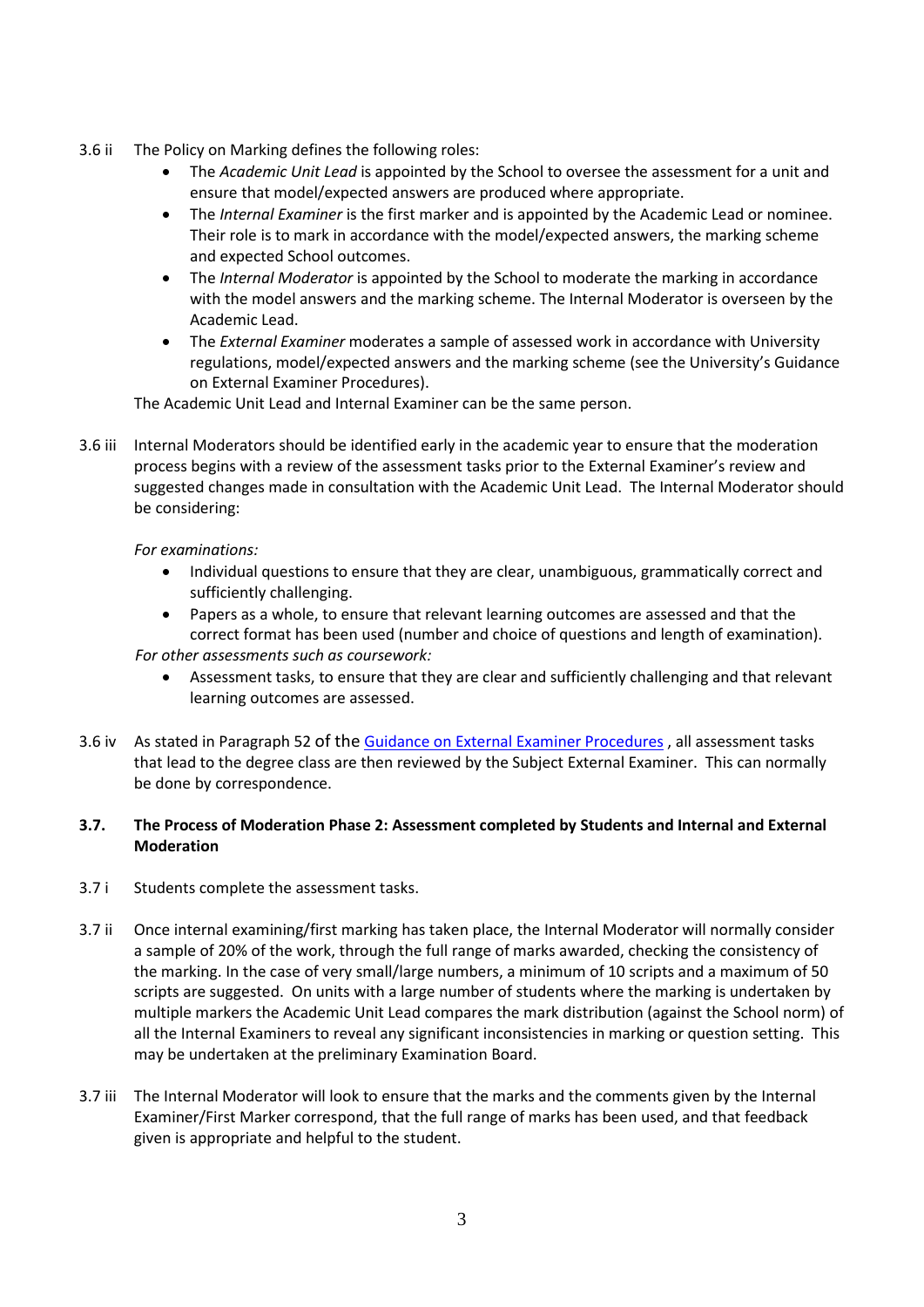- 3.7 iv Following discussion with the Internal Examiner, the Internal Moderator either confirms the marks or makes appropriate recommendations (e.g. all scripts in the cohort be remarked or the marks scaled) to the Chair of the Examination Board. As part of this process, any disagreements between the Internal Examiner and the Internal Moderator are referred to the Chair of the Examination Board for resolution. The Chair of the Examination Board has the authority to recommend further interventions or a resolution, and oversees the method of any scaling that is considered necessary.
- 3.7 v For all relevant units in the subject area, the Subject External Examiner then oversees the same samples that were moderated internally to ensure that decisions reached are appropriate and that overall standards are, as a minimum, in line with those of the sector. As a result of the External Examiner's moderation and any subsequent recommendations, the Chair of the Examination Board has the authority to recommend further interventions or a resolution (e.g. all scripts in the cohort be remarked or the marks scaled for a unit or units that are outliers when compared to other cognate or associated units) and oversees the method of any scaling that is considered necessary.

The duties of a Subject External Examiner in relation to moderation are listed in Paragraphs 52 to 62 of the [Guidance on External Examiner Procedures](http://www.staffnet.manchester.ac.uk/tlso/external-examiners/external-examiner-information-for-staff-/) and include:

- Moderate the sample of marked examination scripts that has already been moderated internally in line with the Policy on Marking.
- Moderate the sample of assessed coursework, including any online assessed coursework, that has already been moderated internally in line with the Policy on Marking.
- Participate in Moderation Boards that consider unit results and endorse, by signature, the agreed outcomes of the meeting.
- Highlight and encourage good practice.
- Comment on the discipline's relationship to the Framework for Higher Education Qualifications and any relevant Subject Benchmarks.
- Advise the Examination Boards on dealing with difficult cases.

## **3.8.**

 $\mathbf{L}$ 

# **The Process of Moderation Phase 3: The Role of the Examination Board**

The University's **[Guidance on Examination Boards](http://www.staffnet.manchester.ac.uk/tlso/external-examiners/external-examiner-information-for-staff-/)** states that it is the responsibility of the Examination Board to:

- Ensure it understands why there have been any deviations from the expected School 'norms' and any action that has been taken as a result.
- Confirm any scaling decisions based on the Internal Moderator's and Internal Examiner's comments.
- Review performance across course units (historically and across that academic year).
- Identify statistical anomalies or data problems.
- Confirm moderation has been conducted in accordance with this procedure.
- When appropriate, ratify the marks as agreed by the Internal Examiner(s) and Internal Moderator.

3.8 i The Examination Board discharges its duties according to the **[Guidance on Examination Boards](http://www.staffnet.manchester.ac.uk/tlso/external-examiners/external-examiner-information-for-staff-/)** and reviews the assessment task(s) in order to inform the future assessment process.

3.8 ii The confirmed marks are released to students.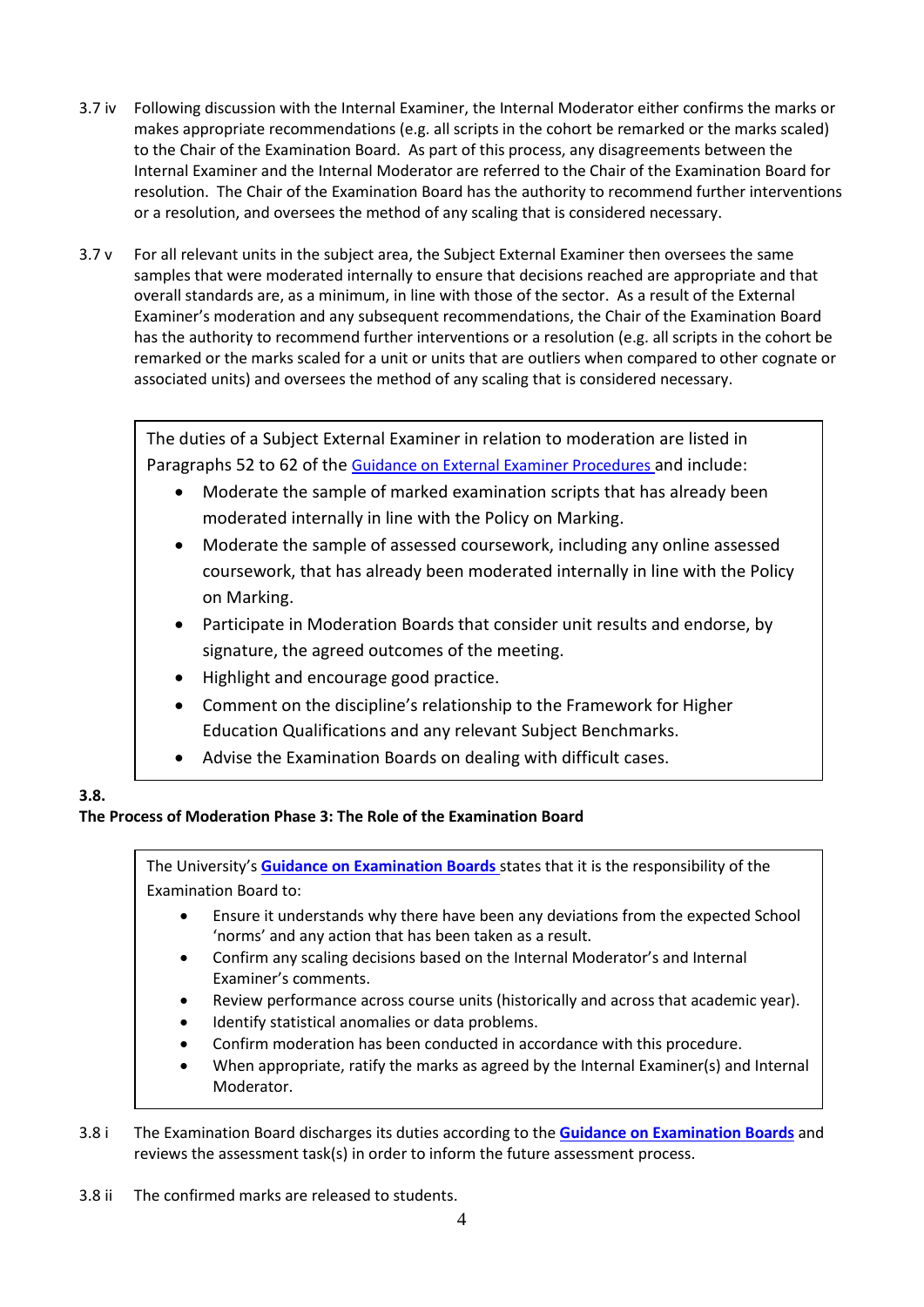